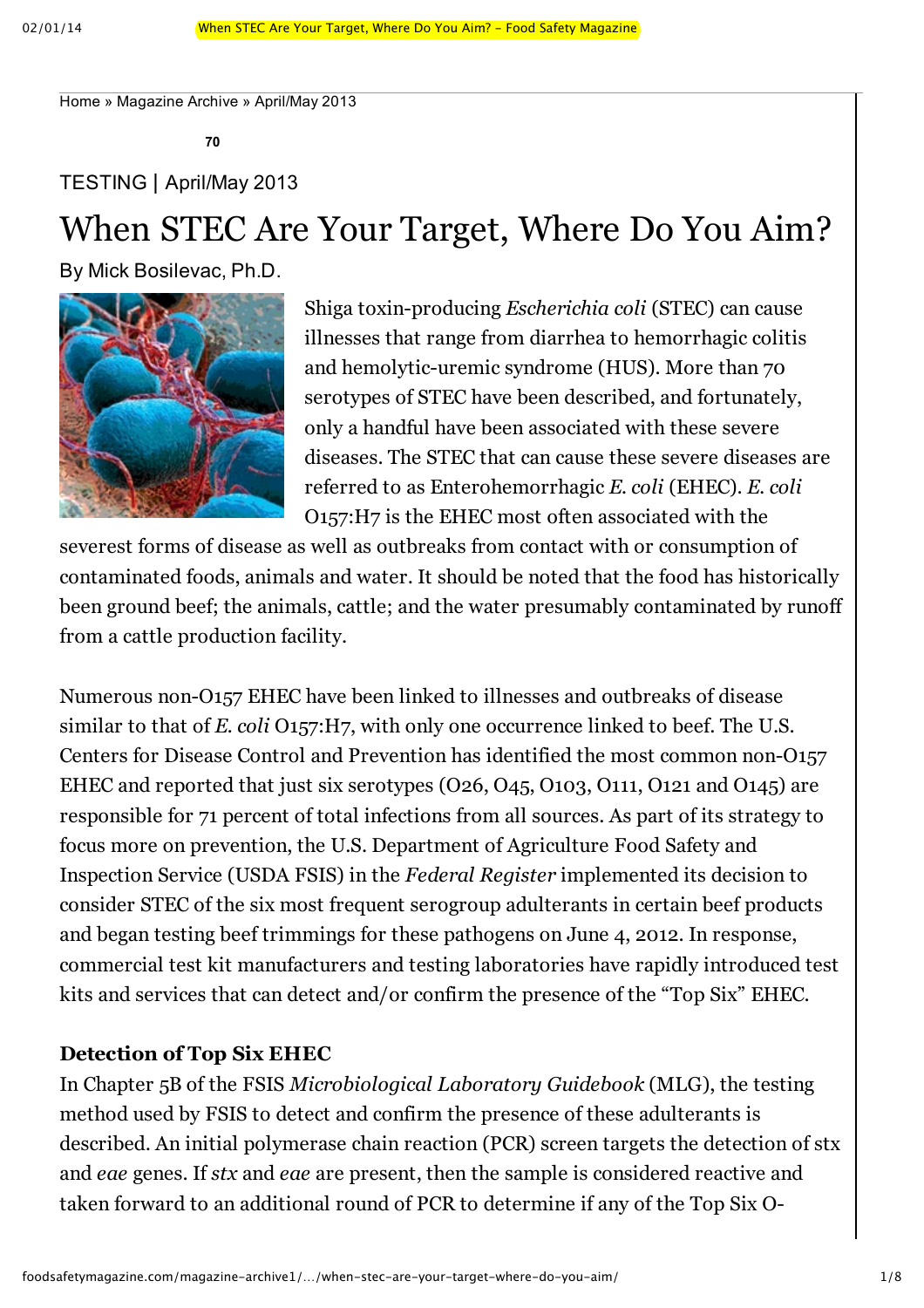groups are present. When stx, eae and an O-group are detected, the sample is considered a potential positive and goes forward to culture confirmation.

What are these things (*stx, eae,* and an O-group) and why are they the targets? The initial PCR screening targets the key virulence factors responsible for EHEC disease. To initiate an infection, EHEC must tightly bind to the intestinal lining, which is accomplished using a protein called intimin (expressed by the eae gene). Then the tightly bound EHEC produce Shiga toxins (expressed by the *stx1* and/or *stx2* genes) that damage an infected individual's body. The second round of PCR targets genes that express enzymes used by nearly all *E. coli* to assemble various surface proteins. These surface proteins are antigenic and are used by laboratories to distinguish one O-group of *E. coli* from another.

Some *E. coli* may possess *stx*, whereas others may possess eae, and many others may be of one of the O-groups. Thus, it is not hard to imagine a situation where three different *E. coli* may be present that together provide all the targets for a potential positive test result. But would such a situation occur often enough to be of any consequence? Scientists at the U.S. Meat Animal Research Center in Clay Center, NE, asked that question of a set of nearly 4,000 ground beef samples in which they had cultured and identified only six non-O157 EHEC. They reported the answer in the October 2012 issue of *Applied and Environmental Microbiology* and state how they found that nearly 5 percent of the samples could be classified as potential positives and that only two of the six samples found to be contaminated by a Top Six EHEC were classified as a potential positive. Thus, the number and rate of potential positive samples can be significantly greater than the number of culture-confirmed EHEC, and the EHEC may be present and go undetected using this scheme.

Since there is no way when using *stx*, *eae* and O-groups as targets to know whether they are present in a single cell or multiple cells, alternative targets are under investigation. For instance, sequencing the O-group genes of numerous EHEC isolates was completed at the USDA Meat Animal Research Center that identified single nucleotide polymorphisms (SNPs) that correlate with the presence of *stx* and *eae* in an *E. coli*. Additional study of these organisms at the *E. coli* Reference Laboratory at the University of Santiago de Compostela in Lugo, Spain, has determined that EHEC of particular O-groups contain *eae* of specific subgroups. With minor exceptions, EHEC O26 contain *eaeβ*, EHEC O145 and O157 contain *eaeγ*, EHEC O111 contain *eaeθ* and EHEC O45, O103 and O121 contain *eaeε*. So if stx, *eaeβ* and O45 are identified in a sample, it can be predicted that the *eaeβ* (associated with EHEC O26) does not belong to the O45 organism detected, thus allowing what was a potential positive to be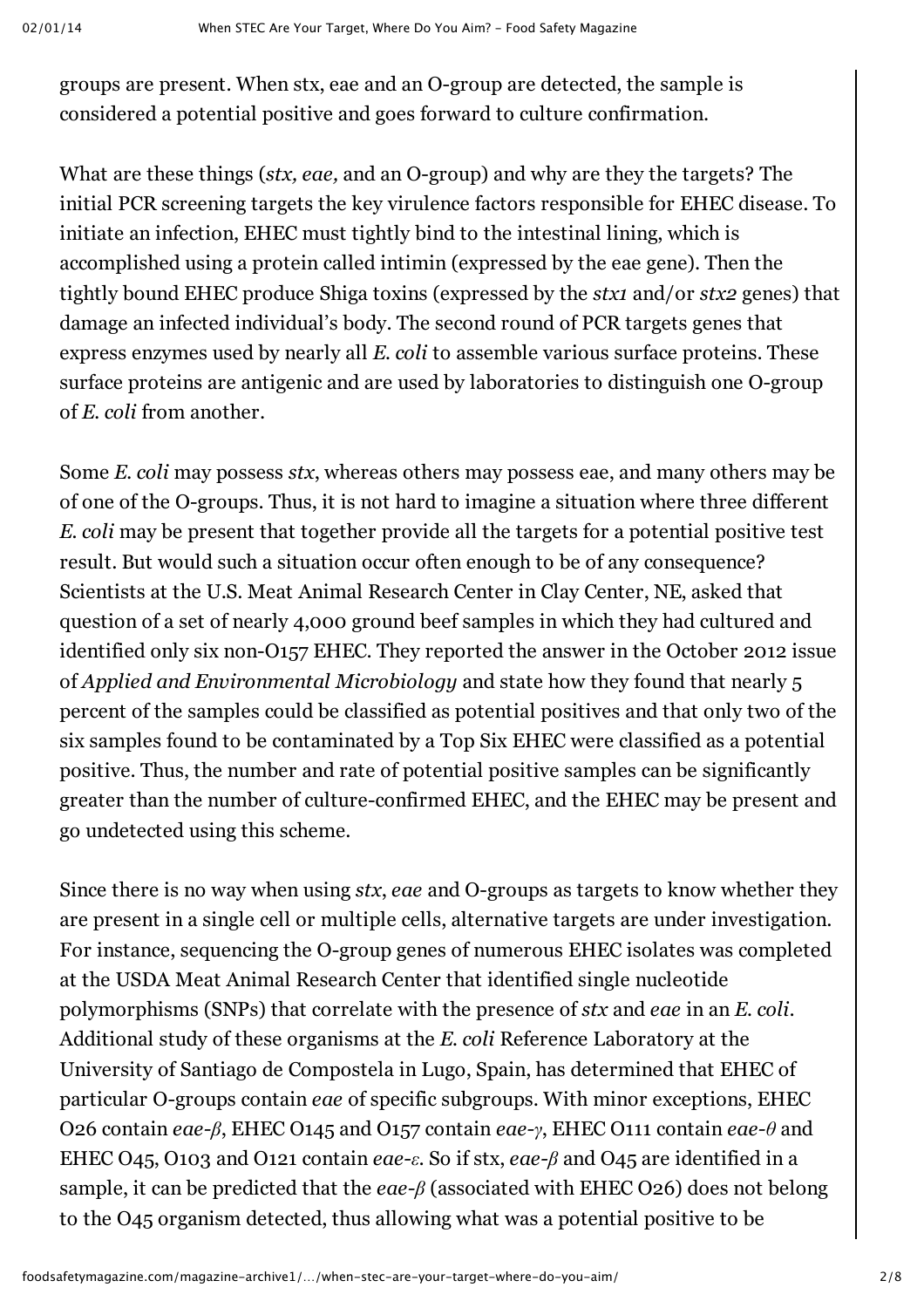### disqualified.

The correlation among *eae* subtypes extends beyond just that gene. When EHEC tightly bind to the intestinal wall using *eae*, they control and alter the cell they bind to by expressing and injecting effector molecules into the intestinal cell. These effector molecules are encoded by genes referred to as *nle* genes, because they are located in sections of the *E. coli* genome called pathogenicity islands rather than in the genes surrounding *eae*. A study by Brian Coombes illustrated the effect these molecules may play in predicting the pathogenesis of an EHEC. Coombes showed that as the number of these genes present in an isolate increased, so did the likelihood that the isolate was from either an outbreak or a case of HUS. From these studies, we can predict that *nle* genes may serve as targets for detection. At least one testing facility is using an *nle* gene in its protocol to identify the presence of a non- $O157$  EHEC.

Other EHEC-specific targets continue to be identified. One example is the EHEC hemolysin. A new test system under development aims to detect unique gene sequences associated with EHEC hemolysin to indicate the presence of EHEC. Another example is the recent work reported from the lab of Patrick Fach. His laboratory has identified two novel genes found in *E. coli* O157:H7 called *Z2098* and *Z2099* that are closely associated with EHEC and which they suspect may be useful markers for targeted detection of EHEC.

#### **Current Detection Methods**

With all the targets available to de-tect Top Six EHEC, there are many choices. Seven companies currently provide non-O157 EHEC testing or confirmation kits or services. One company provides an assay that has AOAC approval, while six others have received letters of no objection from FSIS as suitable replacements for the MLG assay until full AOAC approval is obtained. Three of these companies are marketing systems that follow the FSIS MLG methodology of identifying EHEC through the detection of *stx*, *eae* and O-group genes. Two others incorporate some of the virulence factors and/or eae subtyping, including SNPs to more specifically identify potential positives or serve as a molecular version of culture confirmation. One company takes a novel approach of concentrating *E. coli* according to O-group using specific antibodies, then testing for eae and *stx*. Additionally, a service lab uses a series of PCR screens and O-group detection and concentration procedures to identify potential positive samples.

Other test systems are still in development, waiting for their turn to demonstrate their usefulness. Many plan to use isothermal amplification techniques rather than the traditional PCR method of cycling a test tube between 95 °C and 60 °C. Others are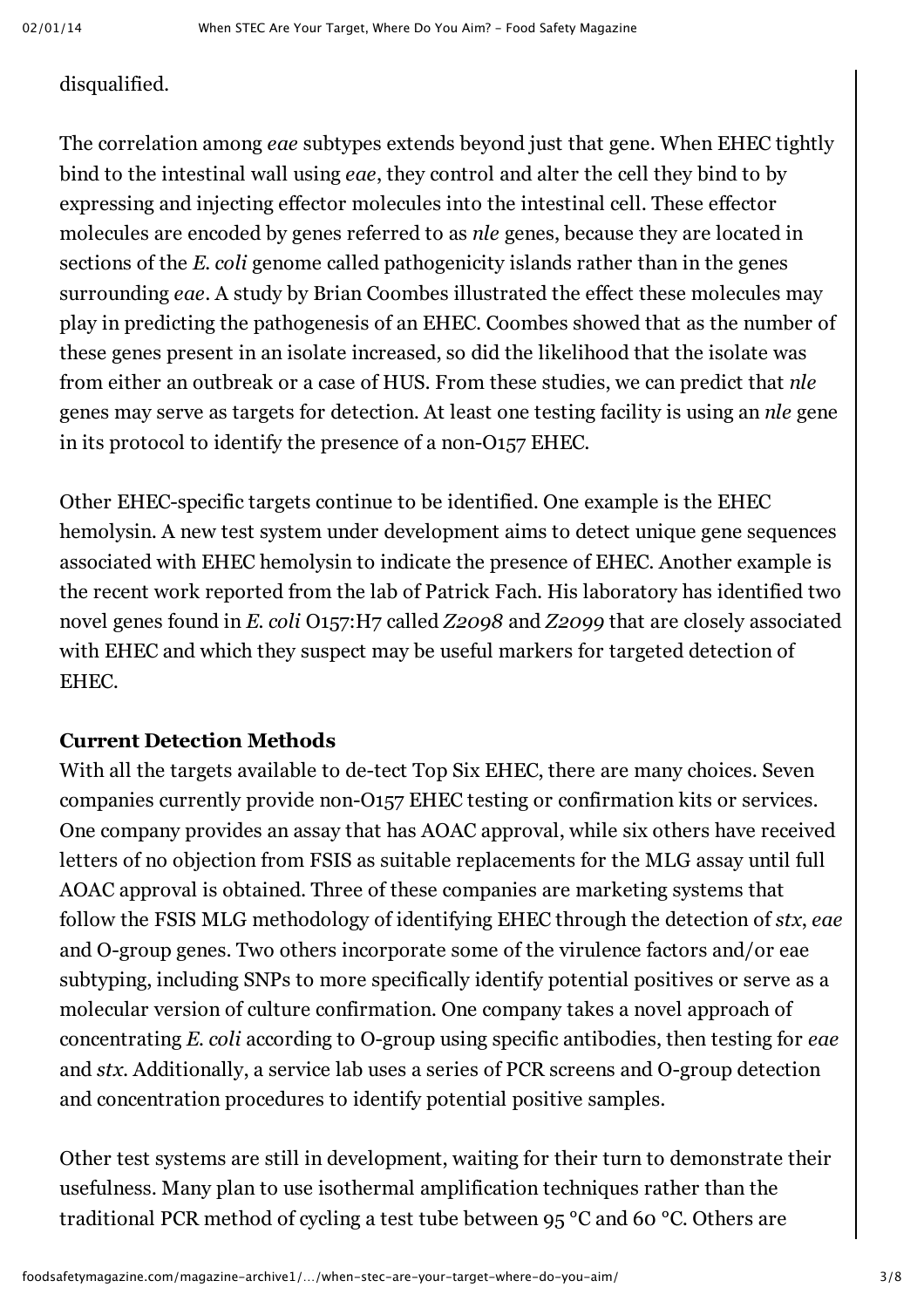planning to use unique and specific EHEC markers in their detection assays. Other companies are attempting to capture O-groups through antibody or other recognition means to then screen for *stx* and *eae*.

## **Test Makers Strive for More Accurate Results**

While some companies are working to bring new EHEC detection tests to market, others continue to refine their tests or analysis software for more accurate interpretation of detection data. For example, in an analysis of commercial beef trim enrichments and other inoculated samples using one of the earliest EHEC detection tests to enter the market, our laboratory identified reactive samples at a rate of 17 percent, and potential positives at a rate of 12.8 percent. Two revisions of the analysis software used in that test have been released since then. Reanalyzing the same data identified 16.6 percent and 13.8 percent as reactive with each subsequent revision, and 10.6 percent and 8.8 percent as potential positive with each revision. At first glance, the refinements in the analysis software appear to be improvements since fewer falsepositive calls are being made. However, while culture confirmation showed that 90 percent of the inoculated samples were positive, the initial version of the software identified 86.7 percent of the samples as potential positives and the latest version only 53.3 percent as potential positives. Adjusting the analysis algorithm of the software helped lower the number of positive calls in natural samples, but at the cost of missing samples with low levels of Top Six EHEC present. The trade-offs between the two have trended to the side of specificity to provide users more acceptable results, but only the most positive samples will be detected.

Recently, our group completed and submitted a research paper describing the strengths and weaknesses of five commercially available EHEC detection methods with comparison to the FSIS MLG and our own in-house EHEC detection and confirmation assays. In that forthcoming paper, we describe that each method, when used according to the manufacturer's directions, was able to identify 1–3 CFU EHEC in samples ranging in size from 25 g and 65 g to 375 g. However, since many methods have their own proprietary enrichment media and enrichment conditions, it is difficult if not impossible to directly compare the same sample in a side-by-side fashion. Thus, in our study, we followed up the inoculation experiments with 500 enrichments acquired from a regional service lab and tested each by all the methods. The results of this side-by-side comparison were unexpected: 170 sample enrichments were positive by one or more of the methods used, whereas only 2 samples were identified as positive by all seven methods. Culture results from these two samples identified one containing an EHEC O26, whereas the other contained a STEC, an EPEC (Enteropathogenic *E. coli* that contain *eae* and lack *stx*) and an O26 *E. coli*. Thus, all methods identified the one sample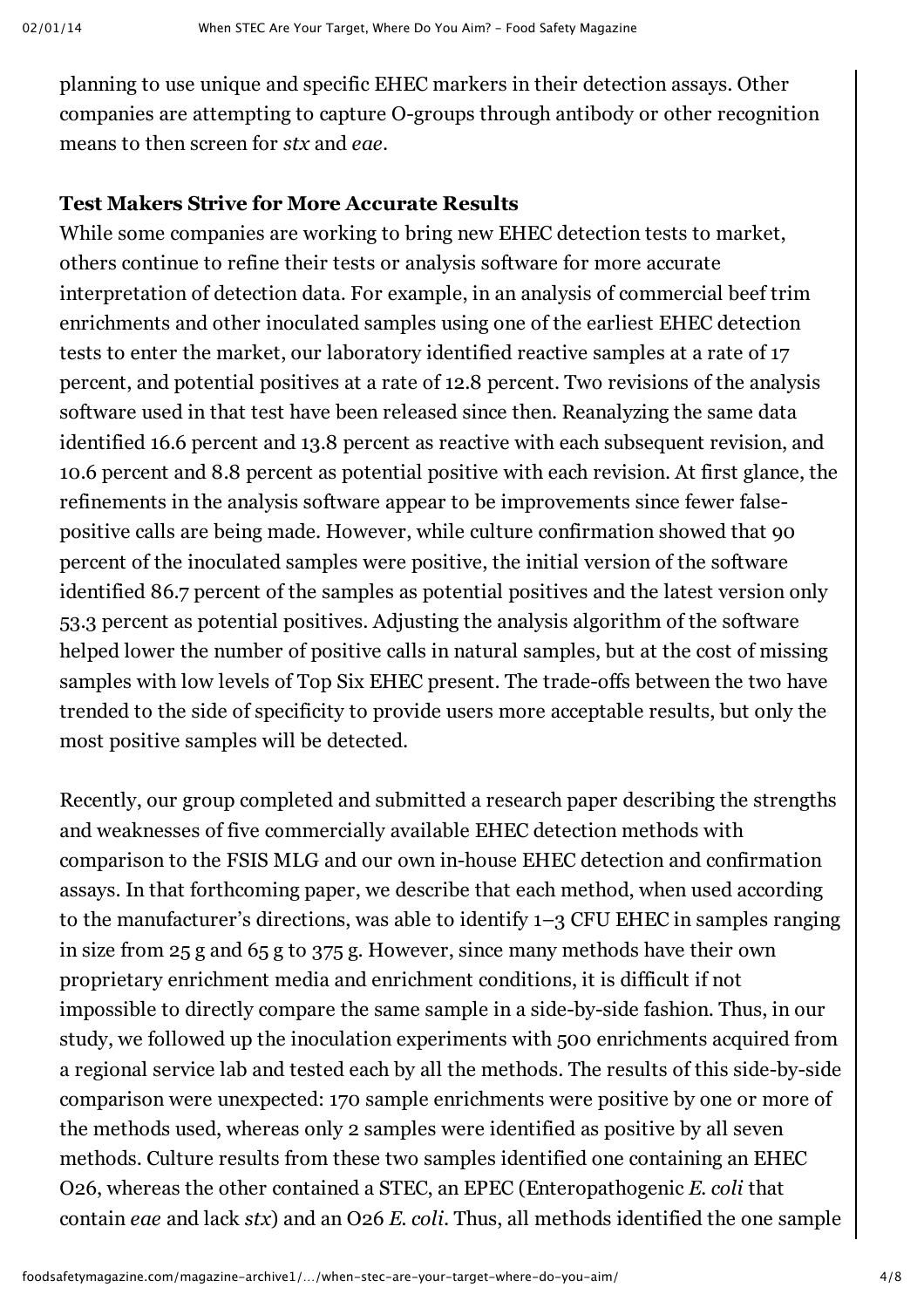that contained a Top Six EHEC, and all methods identified a sample containing *E. coli* that produced a false, potential-positive result.

Delving deeper into the range of discrepancies between methods, we found that a large portion of the difference was due to the sample preparation before PCR. Some used 20 µL of enrichment, some, 50 µL and others, 1 mL for the preparation of DNA. A greater amount of sample going into a preparation did not necessarily agree with more positive tests or greater sensitivity. In many cases, we were able to take discrepant DNA preparations from the same sample and run them through the other assays. When this was done, negative DNA preparations stayed negative and positive preparations stayed positive. No one DNA preparation could be determined to perform better, because each test method had its own unique potential-positive samples.

## **Confirming EHEC Presence**

Compounding the difficulties of identifying potential-positive samples is that methods for confirmation are still evolving. The MLG method uses immunomagnetic separation (IMS) beads to purify each suspect O-group identified and then plate the beads onto modified Rainbow agar. This is a chromogenic medium on which the various EHEC present as shades of pink, violet and blue. Until recently, IMS beads were available only for four of the O-groups due to the absence of acceptable antibodies. EHEC O121 and O45 have now been included in most IMS reagent catalogs, but these two O-groups are quite heterologous and do not present with uniform colors on chromogenic media. *E. coli* O121 produce multiple shades of pink or even shift to other colors altogether.

New selective media are being introduced that are designed either to inhibit the growth of nonEHEC by exploiting EHEC resistance to selective agents like tellurite or to differentiate EHEC from non-EHEC through specific carbohydrate requirements. For example, EHEC O26 cannot ferment rhamnose, so that serogroup can be easily identified on MacConkey agar supplemented with rhamnose (rMAC). The inclusion of cefixime and tellurite in this medium increases its specificity for EHEC O26. However, finding distinct growth requirements that allow all Top Six EHEC to grow and be differentiated from one another on a single medium is a challenge. Even in the case of rMAC agar, other *E. coli* O26 may show the characteristic phenotype of EHEC O26.

CHROMagar STEC is another recent selective agar that may prove useful for identifying EHEC strains. Reports have shown that it has excellent detection sensitivities for EHEC O26, O111, O121, O145 and O157. The specificity of this medium was determined to be 98.9 percent for EHEC. Another differential medium developed by Bjorn Possé and colleagues at the University of Ghent in Merelbeke, Belgium, uses neutral red and 5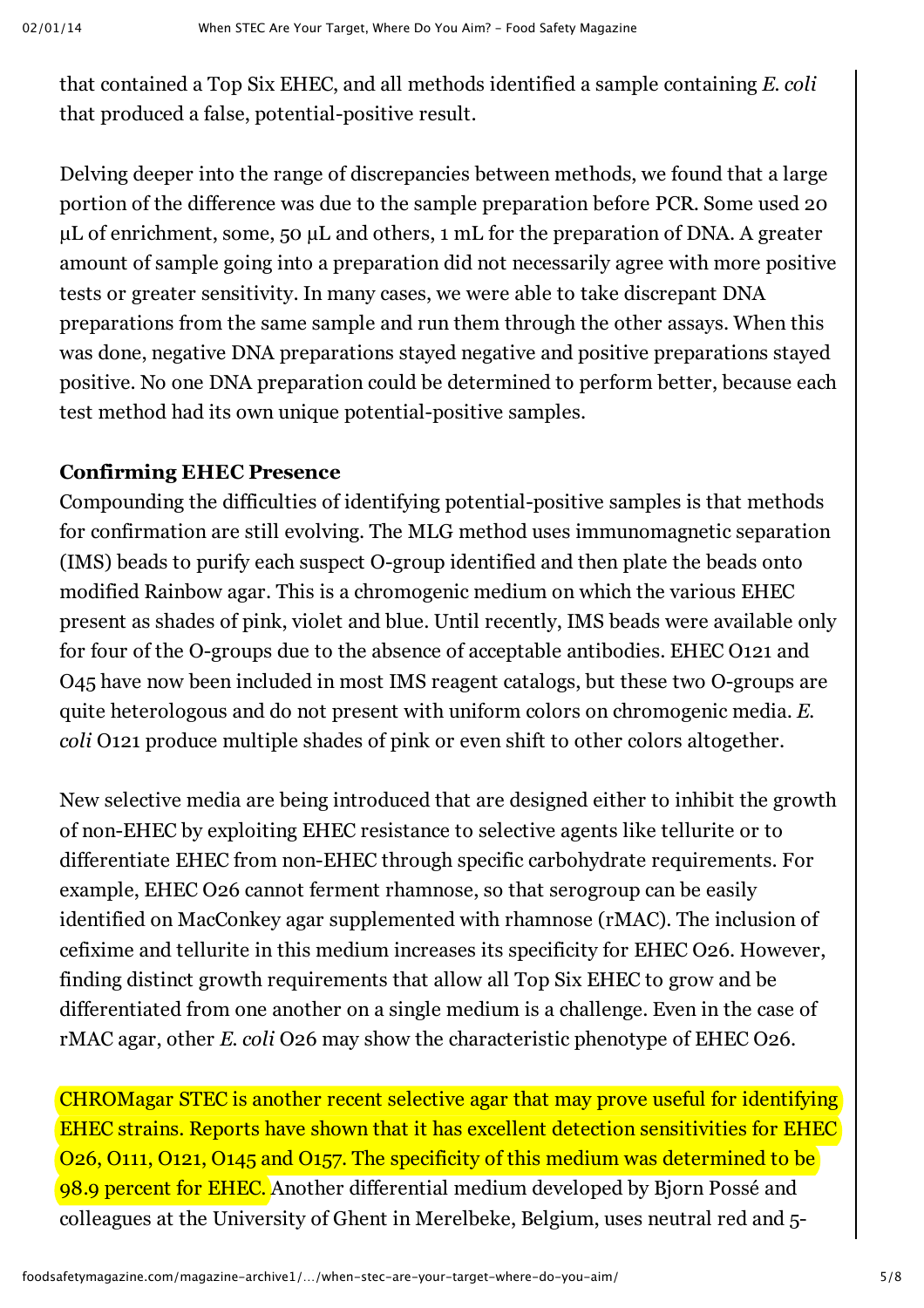bromo-4-chloro-3-indolyl-β-D-glucuronide for EHEC O26, O103, O111 and O145, which produces dark red, blue-purple and light green colony colors, respectively.

Our group recently characterized the carbohydrate-fermenting ability of a group of EHEC reference strains and found that dulcitol, raffinose, saccharose, sorbitol and sorbose had potential to serve as discriminative markers in the selective isolation of Top Six EHEC. These characteristics were used to formulate a chromogenic medium to differentiate the Top Six EHEC. The principle of the chromogenic medium is based on fermentation of sorbose and raffinose; reaction between  $β$ -D-galactosidase and a chromogenic substrate (5-bromo-4-chloro-3-indoxyl-β-D-galactopyranoside, X-gal) and tolerance to selective agents (novobiocin and potassium tellurite). On this medium, EHEC of each O-group have characteristic colors ranging from purple to blue to green. Of course, some strains within each serotype still pose a challenge to differentiate; therefore, when isolating EHEC, we also use a second medium, washed sheep's blood agar containing mitomycin. As mentioned above, the EHEC contain the EHEC hemolysin, and this agar lets us view the characteristic hemolysis it causes.

Even using selective differentiative agars and antibody-coated IMS beads for EHEC, only 10–40 percent of any potential positive samples can be confirmed to contain an EHEC, or more likely a mixture of STEC and *eae*-positive *E. coli*. The targeted EHEC may be at too low a concentration to detect using these methods. In attempts to enrich for the targeted EHEC, the FSIS MLG incorporates the use of an acid-wash step before plating IMS beads. The treatment with acid reduces the background bacteria to a greater extent than the acid-resistant EHEC. However, in samples with low concentrations of EHEC, one runs the risk of injuring the few EHEC present and failing to recover any isolates. Another technique used in our laboratory and first established in the laboratory of Roger Johnson at the Public Health Agency of Canada is immunoblotting colonies for Shiga toxin. Colonies that express Shiga toxin can be detected by various monoclonal and polyclonal antisera, so even colonies that lack the characteristic phenotype on the differentiative agars can be identified.

Using the most extensive culture isolation protocols to confirm potential positive samples still fails to identify an EHEC much of the time. In fact, even confirming the presence of a STEC has been accomplished only at an approximate rate of 30 percent. In a 2011 study of commercial ground beef, we cultured all *stx*-positive enrichments. Every *stx*-positive enrichment was repeatedly plated to washed sheep's blood agar and up to 50 colonies were picked and individually screened to determine if they each were a STEC. The rate of successfully isolating a STEC ranged from 10 to 50 percent, depending on the sources and batches of ground beef examined. In a more recent study, all samples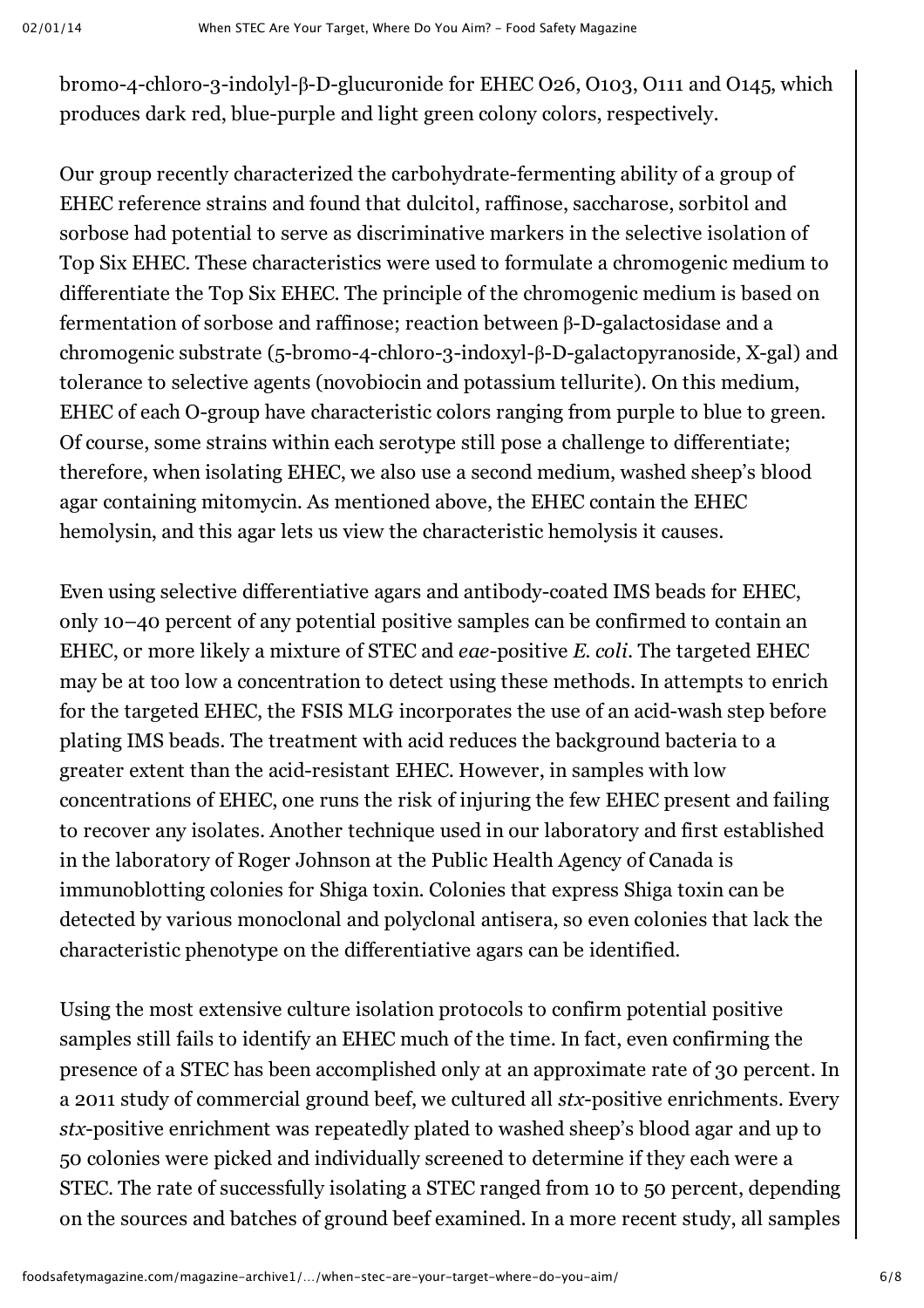identified as reactive by any of five EHEC detection methods under comparison were sent to our group for culture resolution of the results. There were 550 samples in this study: 36 were identified as reactive and 21 as potential positive by one or more of the methods. Culture isolation was able to recover two different Top Six EHEC: one from a sample identified as potential positive by all methods examined, and one from a sample that was identified as reactive by only one of the methods examined. In the second case, this was an EHEC O111 that went through all the methods undetected. Even the one method that called the sample containing this EHEC reactive failed to call the sample potential positive. This isolate must have been at a very low concentration for the PCR methods to have not adequately detected it. The culture isolation process took nearly 6 weeks to complete on these 36 enrichments, and even then with 2 samples found to contain an EHEC, 14 containing a STEC, 12 an EPEC and 5 others a generic *E. coli* of Top Six serotype, there were still 16 samples from which no isolates could be recovered to explain any of the PCR-detected EHEC targets. This raises the question of how useful the results of current EHEC detection methods may be without adequate culture and isolation techniques by which to assess them.

#### **Conclusions**

On June 4, 2012, FSIS began testing for the Top Six EHEC. When one examines the results of this testing posted at

www.fsis.usda.gov/Science/2012 EColi Positive Results/index.asp, it can be seen that the rate of identifying these EHEC is quite low. Approximately 4,800 samples of raw ground beef components were analyzed in 2012 and 73 positives were found. However, 32 of these were E. coli O157:H7 whereas the remaining 41 were identified as O26, O45, O103, O111 and O145. Various segments of the beef processing industry now test for the Top Six EHEC using test kits or services from a number of companies or commercial laboratories. All of the current methods can identify EHEC if present, but it is difficult to tell the difference between a sample contaminated with an EHEC and a sample contaminated with a mixture of *E. coli*, each contributing a separate screening target. We need to improve our screening targets to reduce the number of potential-positive samples, because it's at this point that most industrial testing stops and products are diverted. Culture confirmation requires a number of days that perishable products cannot afford to lose before entering commerce. Finally, we need to remember that as with *E. coli* O157:H7, when methods were improved, the number of positives increased. This will be the case as we go forward with the testing of products for EHEC.